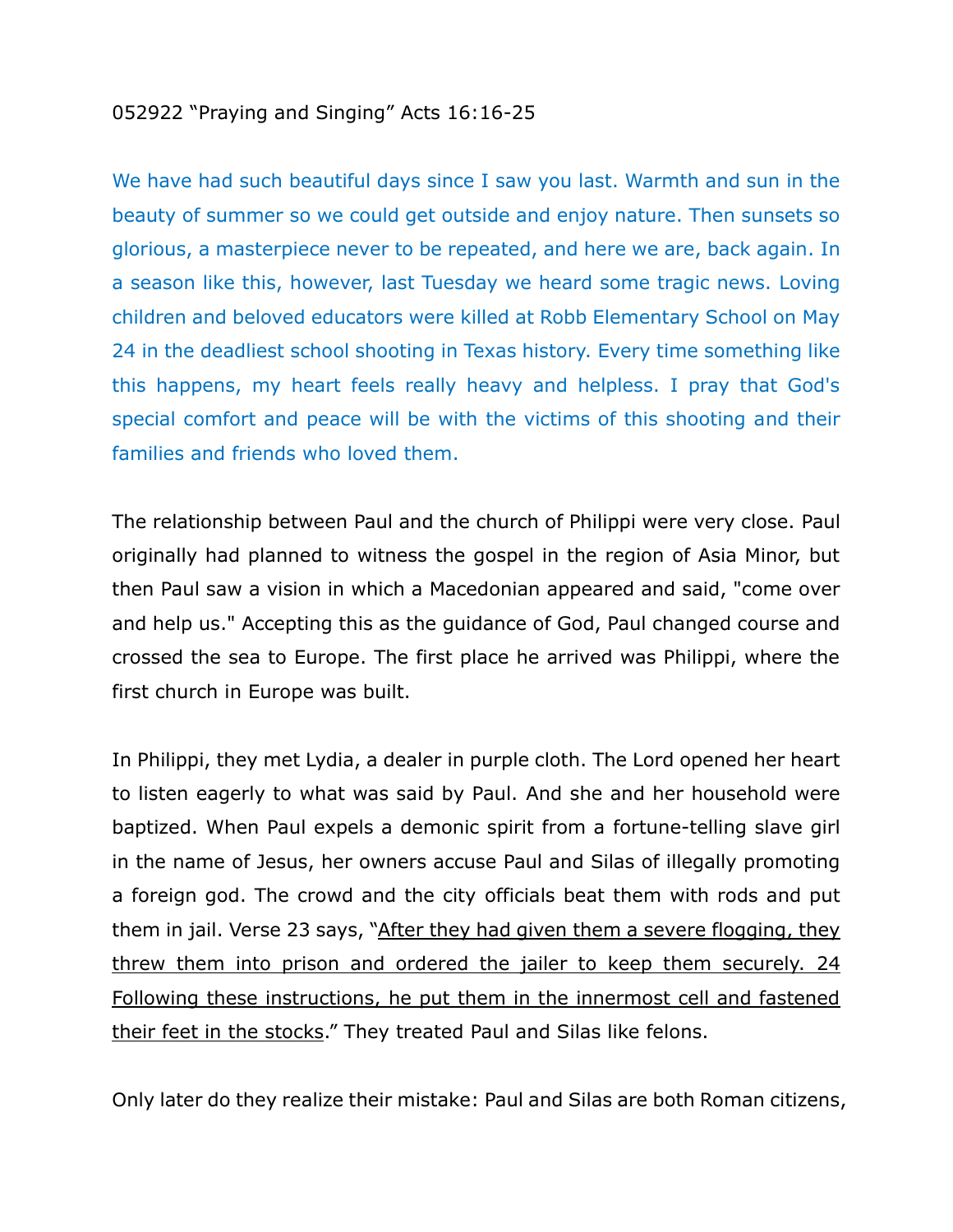and you can't punish Roman citizens without a trial! The next morning, Paul and Silas refuse to leave quietly, politely insisting that their civil rights have been violated. So, the officials came and apologized to them. And they took them out and asked them to leave the city.

Anyway, imagine that Paul and Silas are in prison now. They were beaten with rods and severely whipped, so they must have been bleeding and bruised, right? Some of you might want to ask, "Pastor, were they not filled with the Holy Spirit?" I'm pretty sure they were but because Paul and Silas were filled with the Holy Spirit, did they not get hurt even if they were beaten? Or at least felt no pain? I don't think so. Even if you are filled with the Holy Spirit, it hurts if you get hit with rods. Even if you are filled with the Holy Spirit, your heart hurts when you are faced with difficult things.

Paul and Silas came to this city to witness the gospel. They have faced such difficulties while doing God's work. How would you feel if you were Paul and Silas? Maybe if I had been in their situation, I might have resented or complained against God. "God, why have you forsaken me? God, why is it that you don't do anything about this situation?"

But look at verse 25. What are Paul and Silas doing now? It says, "About midnight Paul and Silas were **praying and singing hymns to God**, and the prisoners were listening to them" (Amen). No one wants to be beaten and imprisoned for preaching the gospel. When difficulties arise, resentment and complaining are natural choices. But they did not make a natural choice, but instead they were praying and singing hymns to God... (maybe they complained too but they quickly settled down)

The Bible gives us an important message of faith today. When we pray in difficult situations and rather praise God, the amazing works of God happen.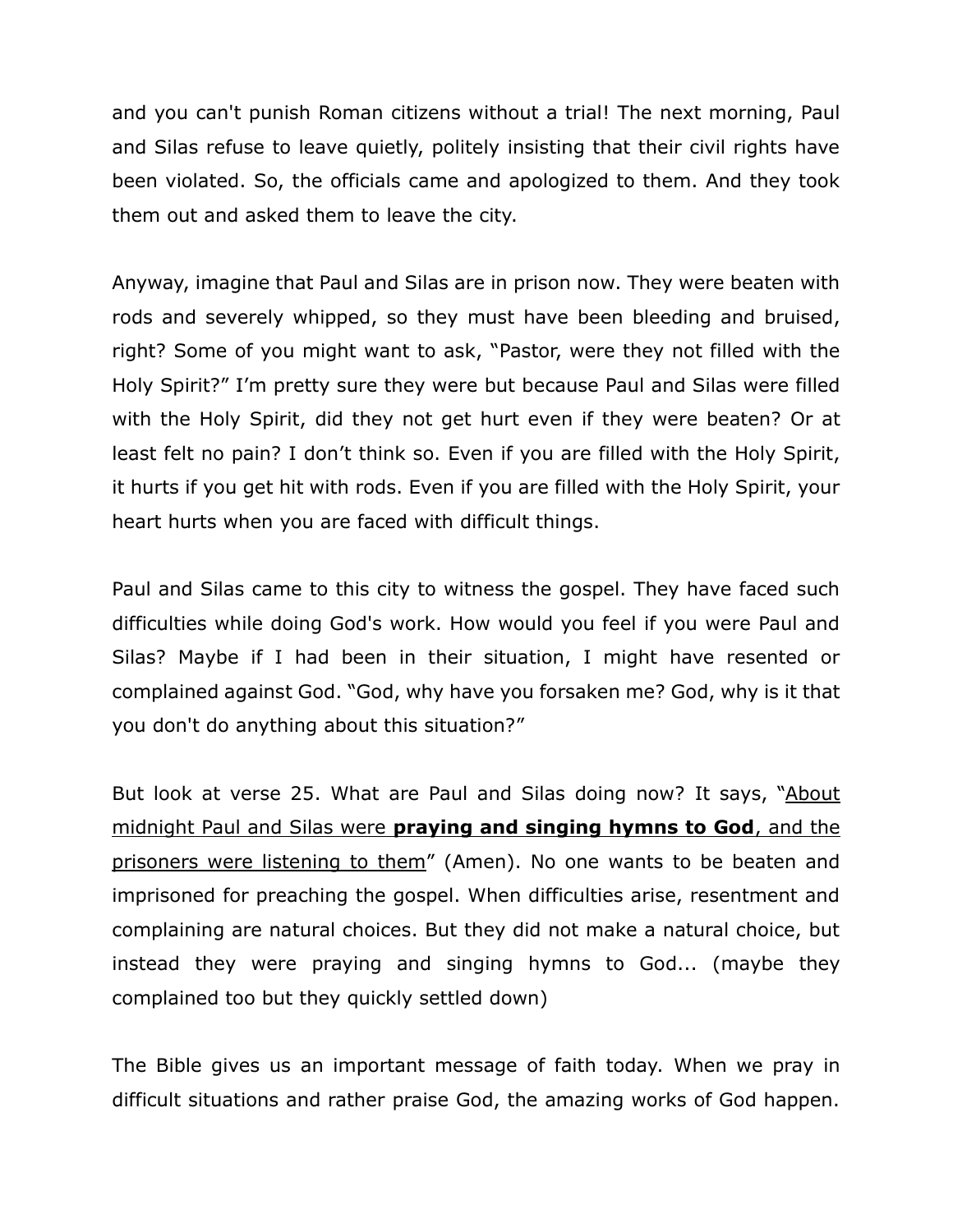While Paul and Silas were in jail, an earthquake freed them of their chains, but they stayed. It was surprising that an earthquake occurred and the prison doors were opened at that moment, but it is even more surprising to me that they didn't escape from there and God's work of salvation continued through this event. Even through these difficulties, God had a plan to save the jailer and his family.

"That looks like a sober man, I think I'll hire him to cut wood for me." That was said of a man on the streets of Lake Rice, Canada, as he walked along carrying a wood saw and a sawhorse. The response from a man nearby was, "That's Joseph Scriven. He wouldn't cut wood for you because you can afford to hire him. He only cuts wood for those who don't have money enough to pay." That seemed to be the philosophy and attitude of Scriven, a devoted member of the Plymouth Brethren Church. He had a sincere desire to help those who were truly destitute.

Joseph was born in 1819, in Ireland. His parents had financial means enough to afford a wonderful educational opportunity for their son. He was enrolled in Trinity College in Dublin where he graduated with a bachelor's degree. In this young man, Ireland had the prospect of a great citizen with high ideals and notable aspirations. He fell in love with a young lady who was eager to spend her life with him. However, on the day before their wedding she fell from her horse, while crossing a bridge over the River Bann and was drowned in the water below. Joseph stood helplessly watching from the other side.

In an effort to overcome his sorrow, he began to wander. By age 25 his travels had taken him to an area near Port Hope, Canada. He became highly regarded by the people of that area. He tutored some of the local children in their school work. It was there he met a wonderful young lady, Elisa Roche, and again fell in love. They had exciting plans to be married. However, tragedy reared its